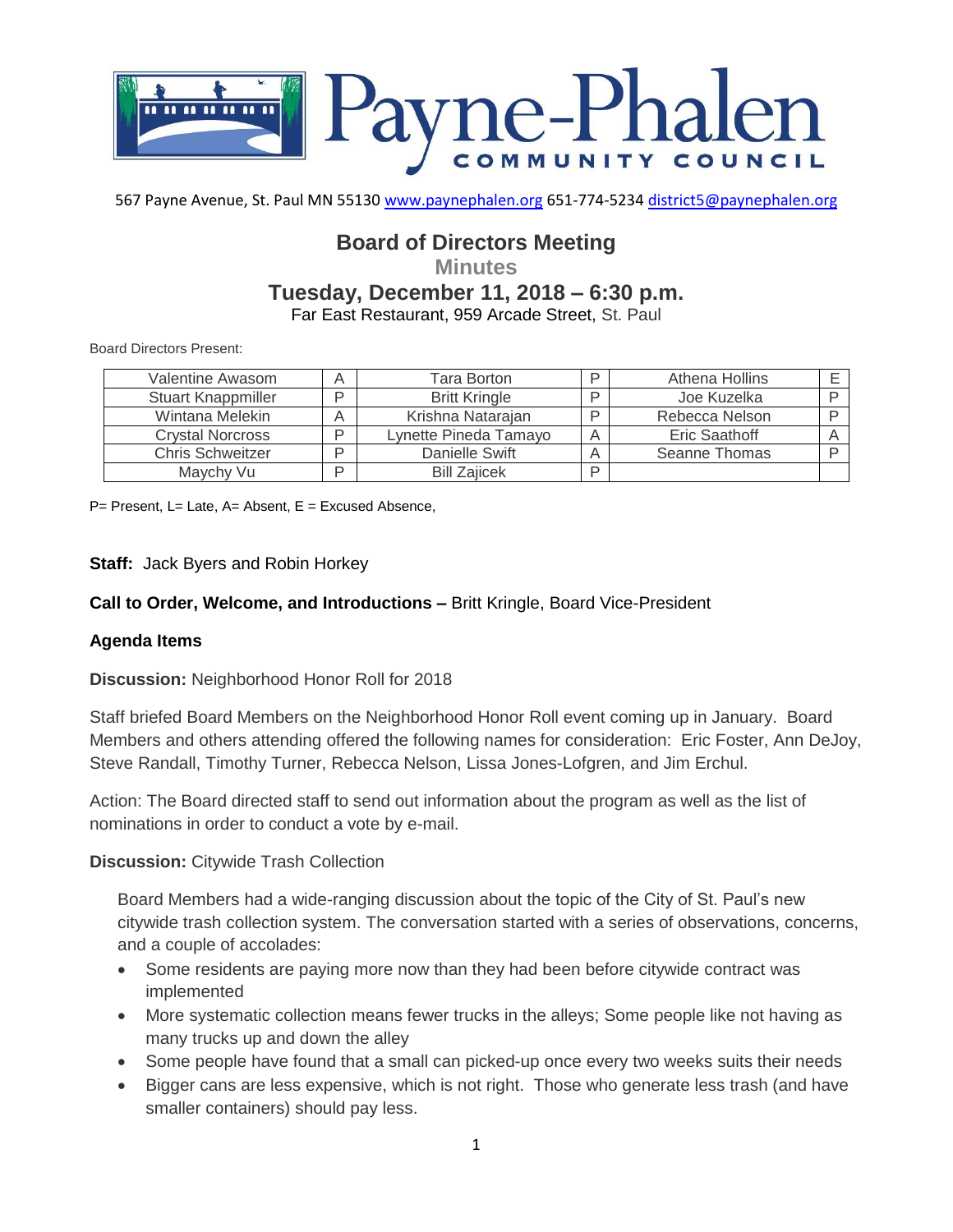- Perhaps there could be an exception allowed for those who don't want or need city trash collection services
- Landlords don't like the idea of being charged for one cart per unit: For apartments, there are too many receptacles in the alley. Sometimes even the smaller receptacle is too much for one unit to fill.
- Mention that here are two lawsuits pending; the suit on cost as related to the size of containers is still in-progress.
- Some people said that since the citywide collection started there has been less random garbage in the alley. That's an upside. For example, there are fewer mattresses and random items of garbage left in the alleys.
- Some acknowledged that there were or had been freeloaders abusing the system before y putting their trash in or beside someone else's receptacle – thus avoiding the cost of trash pick-up for themselves.
- Some said that the pick-up of large items used to be an invisible cost and now that it is being taken care of; it is reflected in the higher prices and regular bills.
- It was mentioned that for some people of color, this is the first time they are hearing of this issue
- Questions and concerns about how this is or isn't affecting small businesses

## **The conversation also included ideas for how the Board could move forward on this topic:**

- PPCC Board should compile some community feedback
- PPCC Board should discuss how to organize further conversation with the City
- Have a representative from the City come to explain how the system was devised and put into effect
- Have Council Members come so that they can hear form residents. One Board member noted that Council Members Bostrom and Prince were the ones on the Council who voted against the agreement with the haulers.
- Have someone explain how the contracts work
- Have a pre-conference with CMs Bostrom and Prince; set this up in a way that demonstrates how PPCC can support them.
- Organize and host or co-host a public meeting convinced in collaboration with other District **Councils**
- There was conversation that this could be done in at least one of two ways: (a) Either Set it up as a stand-alone meeting (i.e. not a regular Board Meeting) or (b) put an agenda item on a regular Board Meeting.
- Mention was made that the Board already adopted a workplan for 2019; one where the intention was to keep focus on the update to the District Plan

# **Action Taken:**

A motion made to empanel an ad-hoc committee to discuss this further and bring the outcome of that discussion to January's Board Meeting. Amendments were accepted as follows:

(a) There is not caveat that the Ad Hoc Committee or PPCC Board must convene or host a public meeting; hosting a public meeting is but one idea up for consideration and further discussion.